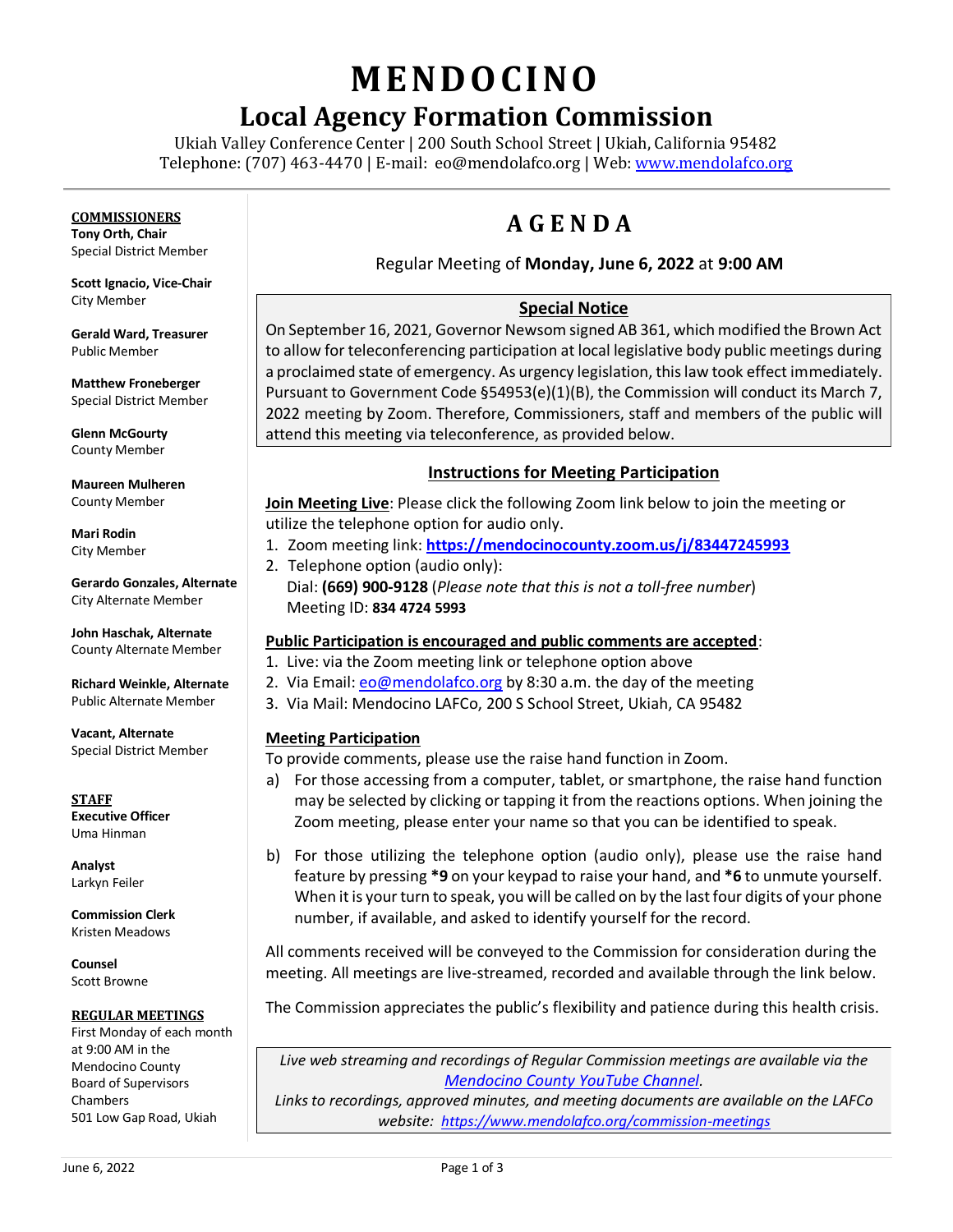# **1. CALL TO ORDER and ROLL CALL**

# **2. AB 361 REMOTE TELECONFERENCING ACTION**

Pursuant to AB 361, the Commission will consider the status of the ongoing emergency and facts related to health and safety of meeting attendees due to COVID-19 and consider Resolution No. 2021-22-10 making further findings related to holding this Commission meeting by teleconference pursuant to the provisions of Government Code Section 54953(e).

# **3. PUBLIC EXPRESSION**

The Commission welcomes participation in the LAFCo meeting. Any person may address the Commission on any subject within the jurisdiction of LAFCo which is not on the agenda. There is a three-minute limit and no action will be taken at this meeting. See public participation information above.

# **4. CONSENT CALENDAR**

The following consent items are expected to be routine and non-controversial, and will be acted on by the Commission in a single action without discussion, unless a request is made by a Commissioner or a member of the public for discussion or separate action.

#### **4a) May 2, 2022 Regular Meeting Summary**

**4b) May 2022 Claims & Financial Report**

# **5. PUBLIC HEARING ITEMS**

# **5a) County Service Area No. 3 Municipal Service Review and Sphere of Influence Study**

The Commission will hold a Public Hearing and consider a Municipal Service Review (MSR) and Sphere of Influence (SOI) establishment study as required by LAFCo law. The final report includes written determinations on the level and scope of services provided by County Service Area No. 3 (CSA 3). RECOMMENDED ACTIONS: 1) Find the County Service Area No. 3 Municipal Service Review and Sphere of Influence Study is exempt from CEQA pursuant to 14 CCR §15061(b)(1) & (2), §15306, §15301(c), and §15269(b) & (c) and approve the Notice of Exemption for filing; and 2) Adopt LAFCo Resolution 2021-22-17, approving the County Service Area No. 3 Municipal Service Review and Sphere of Influence Study and establishing a Service Specific Sphere of Influence for CSA 3 that is limited to the future Sherwood Firewise Community Zone of Benefit for road maintenance of emergency access routes, and designating an Area of Interest for the Ukiah Eastern Hills, Fire Service Gaps, and Water Service Gaps Study Areas.

#### **5b) Final Budget and Work Program for Fiscal Year 2022-23**

The Commission will consider and take action on the Final Budget and Work Program for Fiscal Year (FY) 2022-2023. RECOMMENDED ACTIONS: 1) Adopt LAFCo Resolution 2021-22-18 with Exhibits A and B approving the Final Budget and Work Program for Fiscal Year 2022-23, which reflect the priorities for the coming fiscal year, and 2) direct the Executive Officer to transmit the Final Budget and Work Program for FY 2022-23 to the funding agencies and others as specified in Government Code §56381.

# **6. WORKSHOP ITEMS**

None

# **7. MATTERS FOR DISCUSSION AND POSSIBLE ACTION**

# **7a) Letter of Support to the State Water Resources Control Board**

The Commission will consider a letter of support to the State Water Resources Control Board for funding and process support to improve efficiencies of water service provision in the Ukiah Valley.